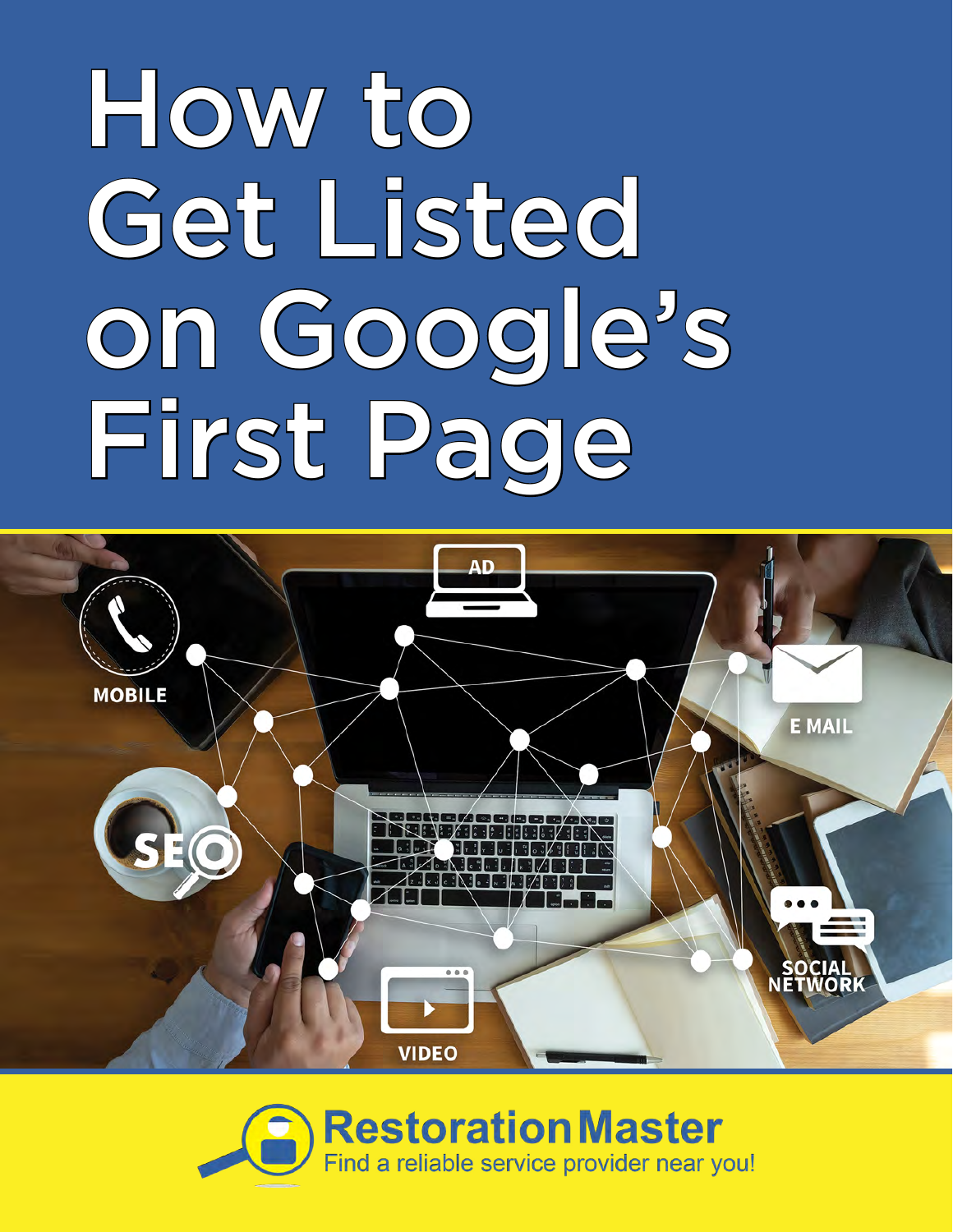Nowadays, it seems like businesses ranking on Google's first page are dominating<br>the market. Since 75% of people will never scroll past page one, it may feel like your business is invisible to your customers. This is especially frustrating if you are only a few steps away from being on the first page, and unsure of the right move forward.

Fortunately for you, ranking on Google's first page is possible by using proven marketing strategies and consistent effort. Like solving a Rubik's Cube, it is possible if you know the strategy, but one wrong move can derail your efforts. With the right information, your path to success is only a few steps away.

This guide covers several Google products you can use to outrank your competitors, increase your sales, and grow your business.

#### Here are 4 products you can use to rank on Google's first page:

- 1. Google Ads
- 2. Google My Business
- 3. Google Organic Results
- 4. Google Local Services

This guide explains how these Google products work, where to get started, and the pros and cons of each so you can choose the one most effective for your business.

After reading this guide, the better question you will answer is where do I want to show up on Google's first page.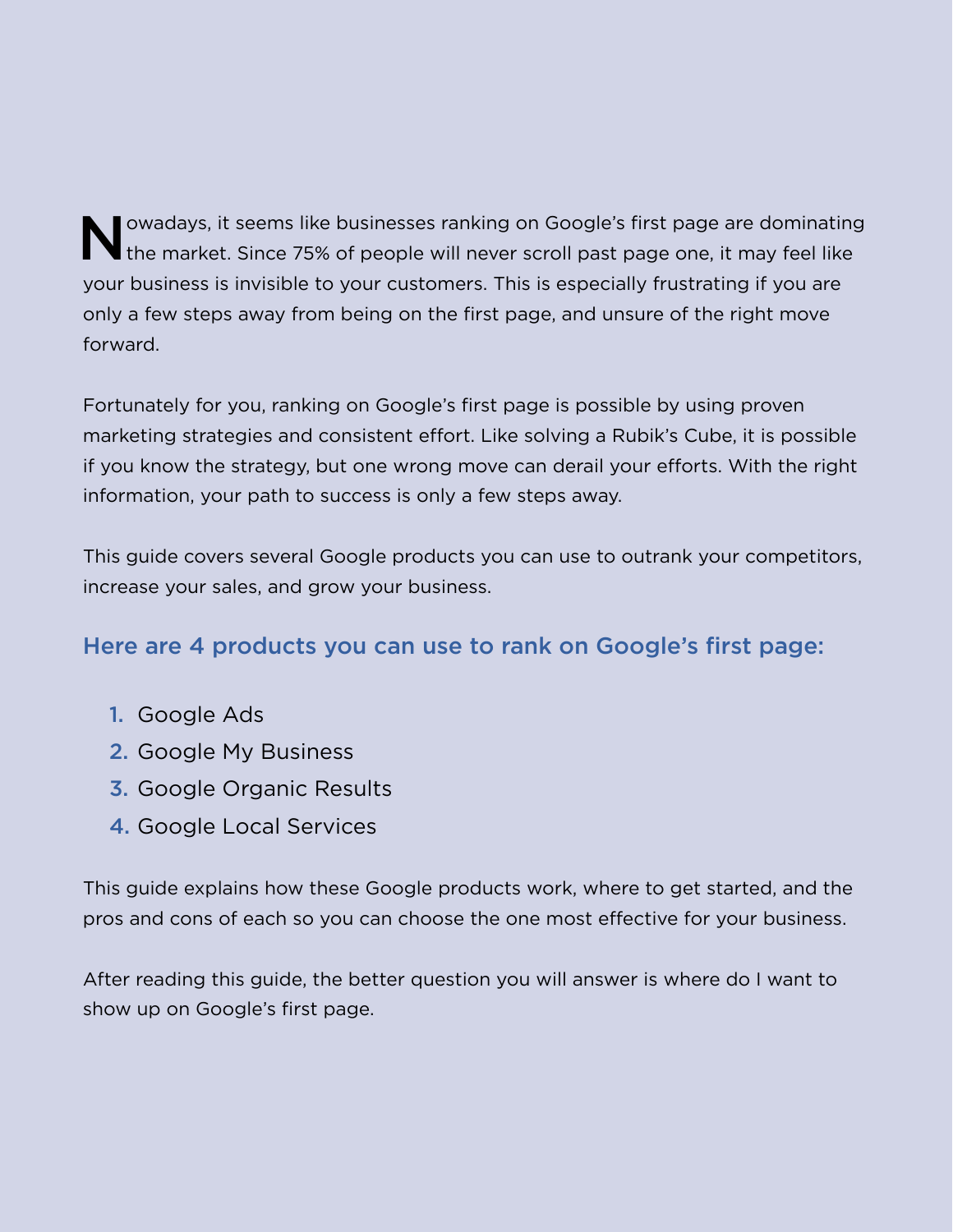

# Google Ads Pay Per Click (PPC)

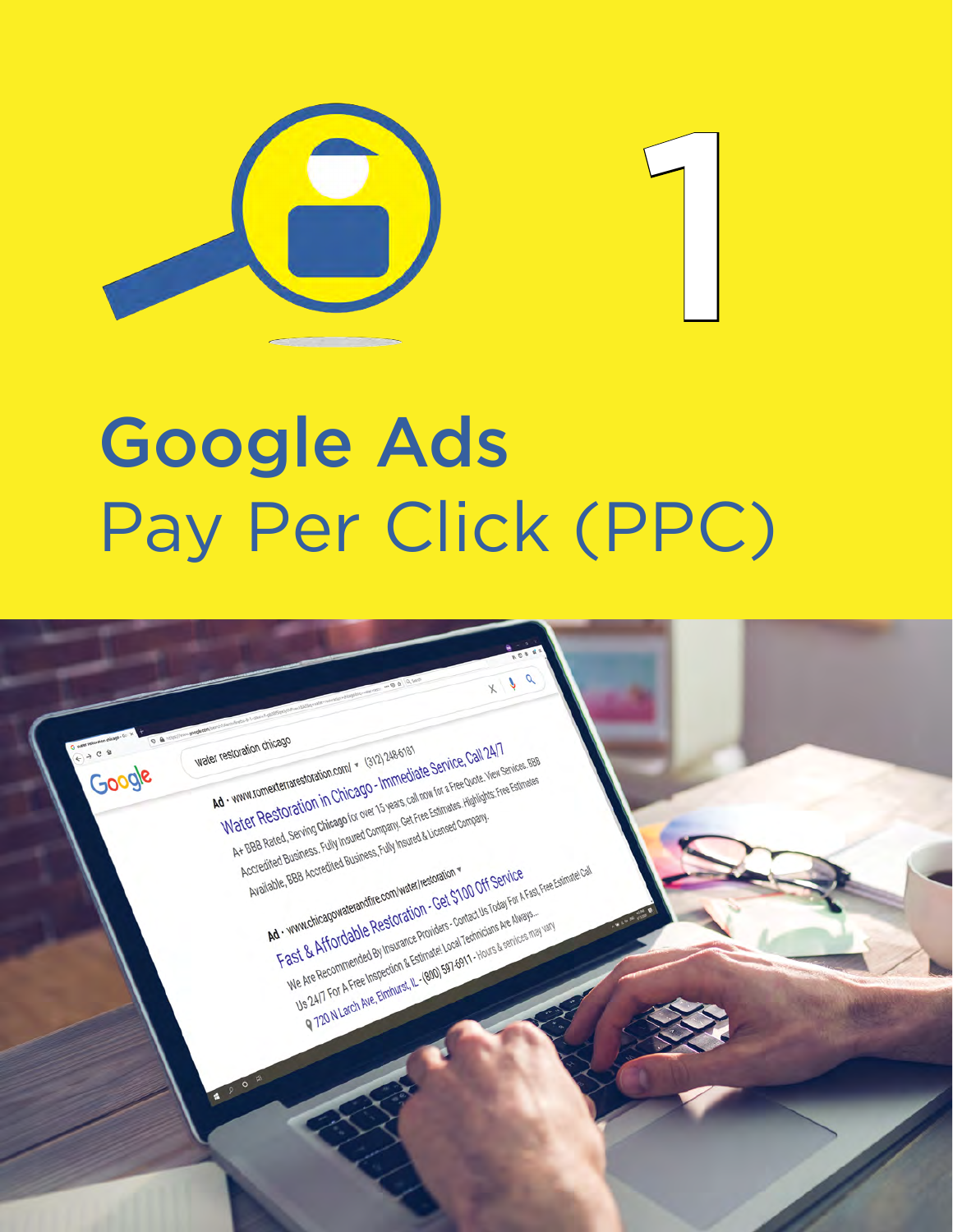# WHAT ARE GOOGLE ADS?

Coogle Ads allows you to get your message directly in front of your customers<br>
Who are actively searching your services. Your ads will appear directly at the top of the search results with an "AD" indicator by your information. Your ads can display when someone searches for your services on the Google search engine, Google Maps or from other web applications like Gmail & YouTube. Most often you only pay when someone clicks on your ad or calls your number (if call tracking is set up). You have full control of who sees your ads, when they see them, where they see them, and most importantly, how much you spend.

## Google Ads - Top Pros and Cons

#### Pros:

- Immediate exposure and results.
- Control your money: spend as much or as little as you like.
- Control over your campaign: target area, audience, keywords, negative keywords, ad schedule

#### Cons:

- Does not work well with small budgets (below \$500/month)
- Can be expensive (high cost per click) depending on competition
- Strict policies, time and competence needed to setup and manage a successful campaign

## Who Should Use Google Ads?

Businesses with larger budgets, advertising consistency, and focused on website traffic, brand awareness, leads and sales.

4

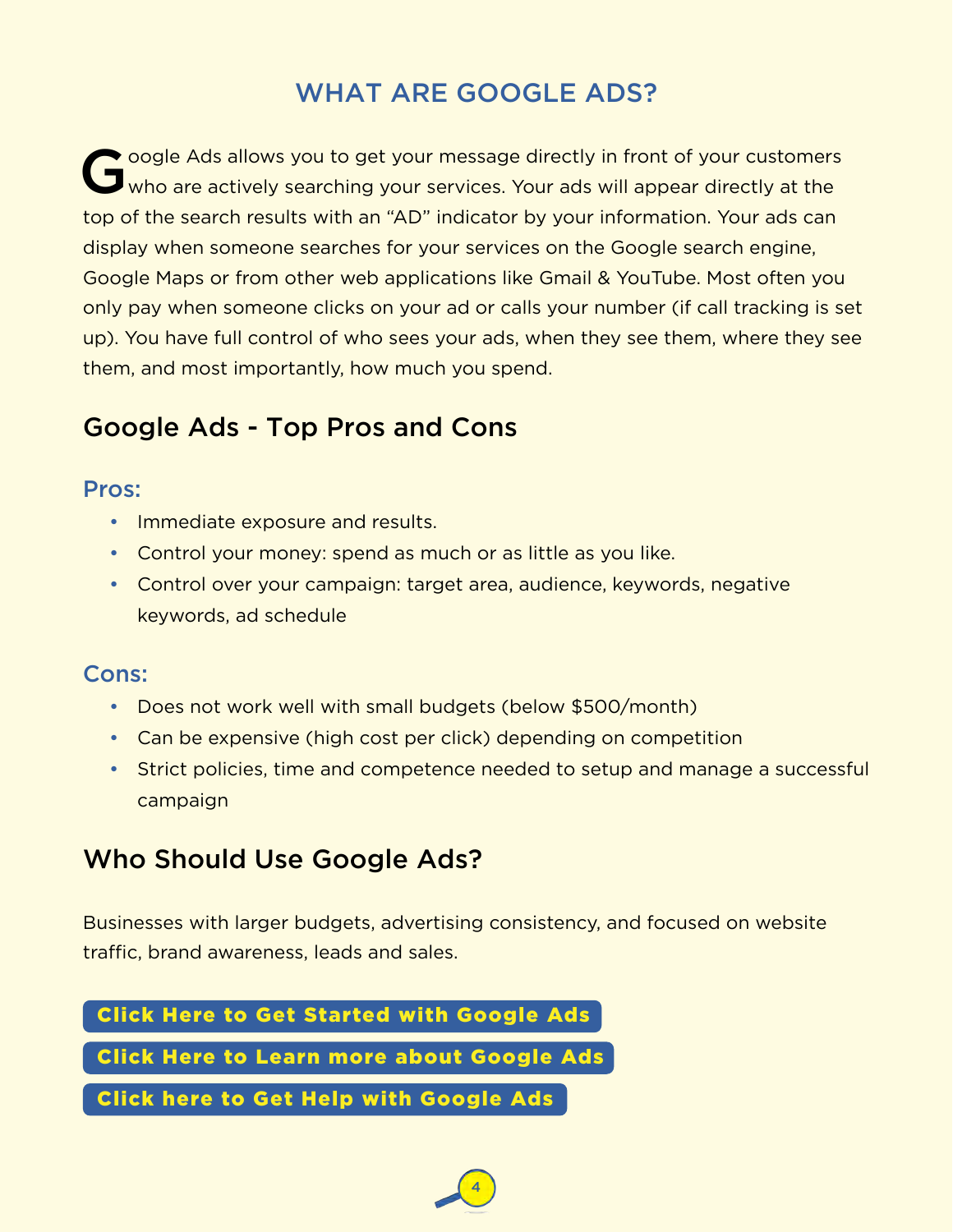

# Google My Business (GMB) Google Local Listing

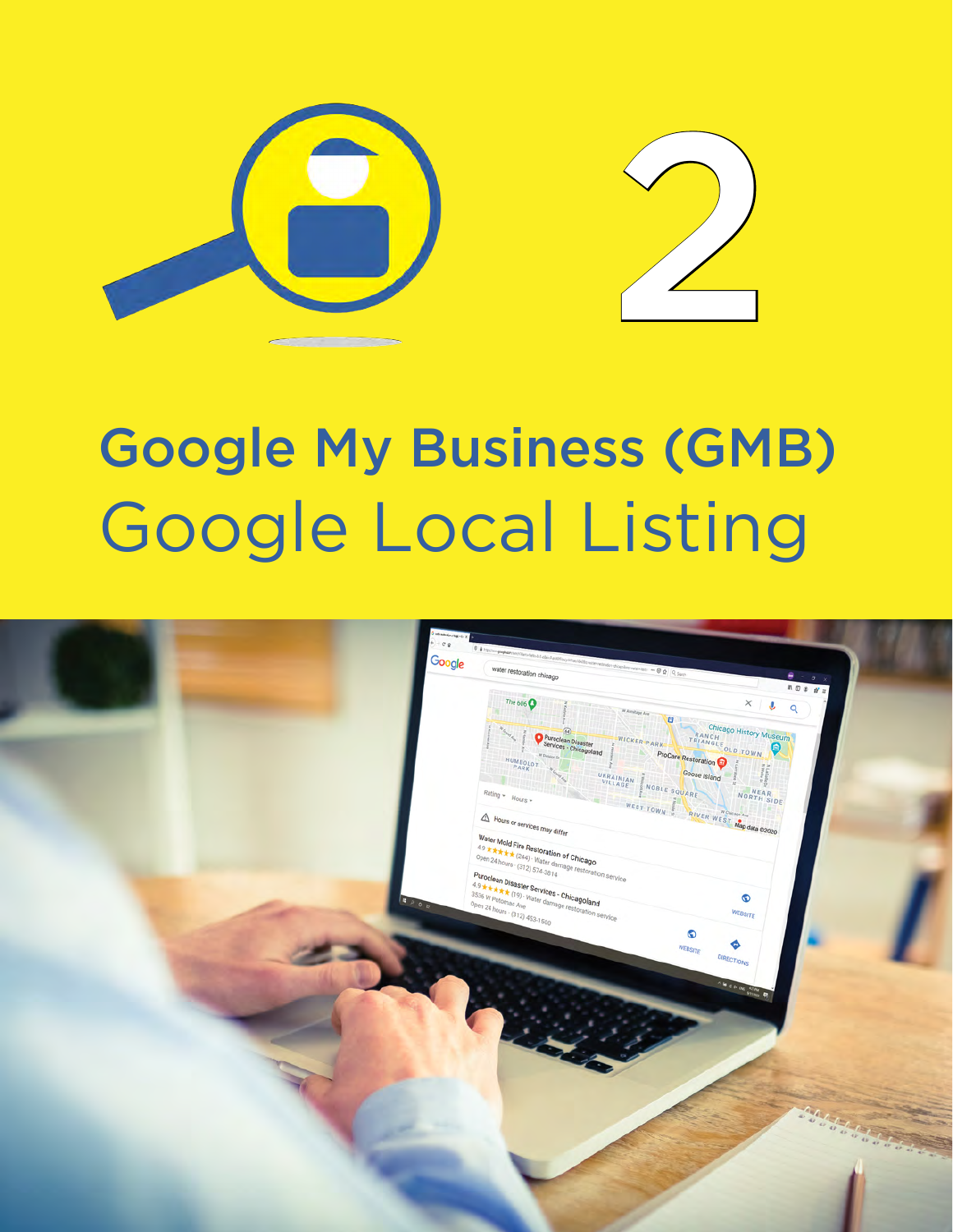# WHAT IS GOOGLE MY BUSINESS (GMB)?

Coogle My Business (GMB) is a product that allows you to create a free business profile on Google Maps, with the goal of easily connecting with customers looking locally. Like a store front with the goal of attracting customers into a store, your GMB's goal is to attract customers to your business. You can easily update and manage your profile, including business name, category, address, hours, pictures, and more. Different business types have additional options, including request a quote, view services, or book an appointment.

### GMB - Top Pros and Cons

#### Pros:

- List your business on Google for free
- Easily track listing insights on views, website clicks, mobile calls, and direction requests
- Earn customers' trust and stand out from competitors with good reviews

#### Cons:

- Your business street address has to be verified by Google (No PO boxes or virtual offices)
- Listing can be suspended by Google if suspicious activity is detected
- Google posts all reviews, positive and negative. Negative reviews are hard to dispute or remove

## Who Should Use Google My Business?

All businesses serving their customers locally should have a Google My Business listing. It is free, easy to use, and provides a convenient way for customers to find and contact your business.

6

#### [Get Started with Google My Business](https://www.google.com/business/)

 [Click Here to Learn more about Google My Business](https://support.google.com/business/answer/3038177)

 [Click here to Get Help with Google My Business](https://restorationmasterfinder.com/lead-gen/)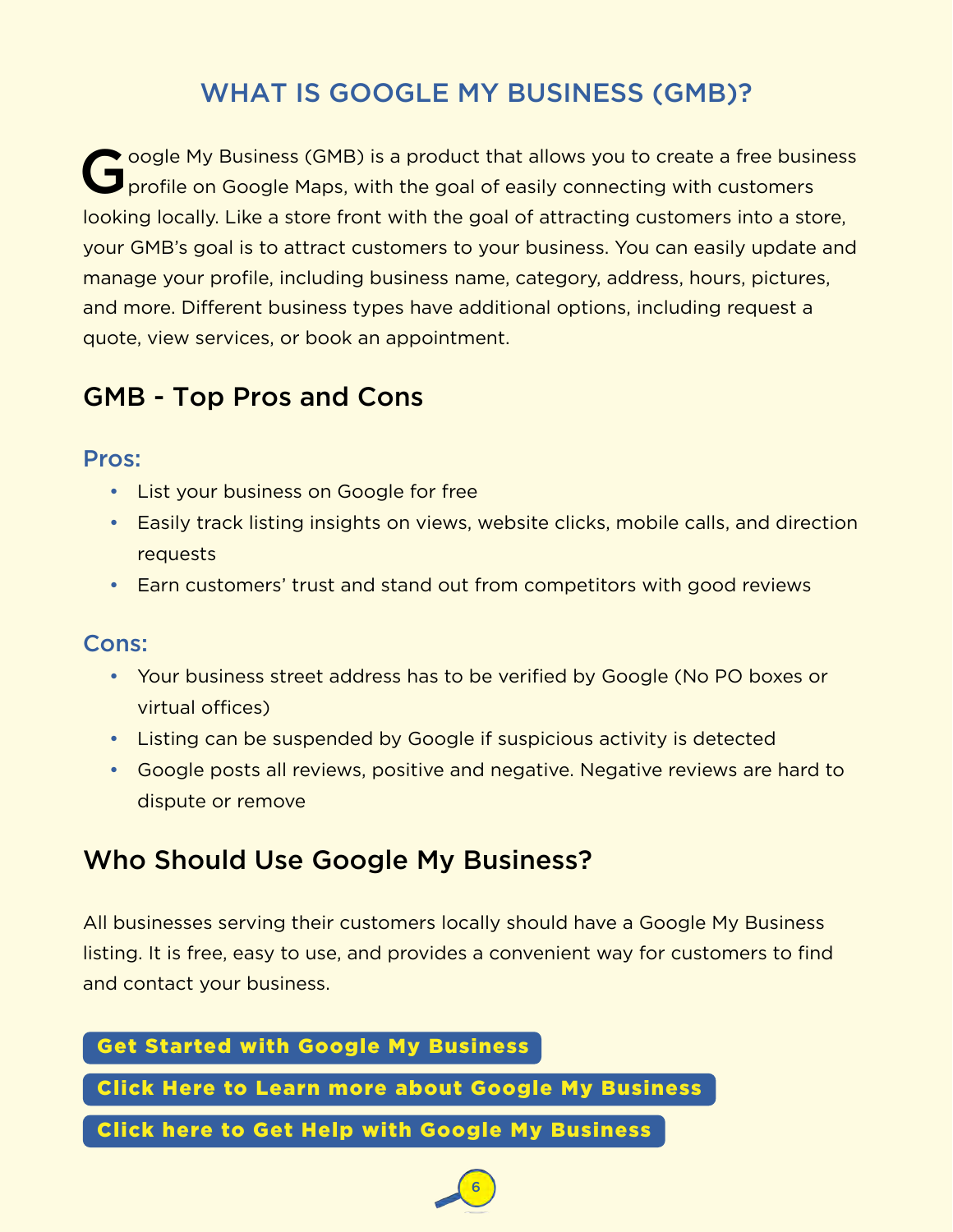



# **Google** Organic Results

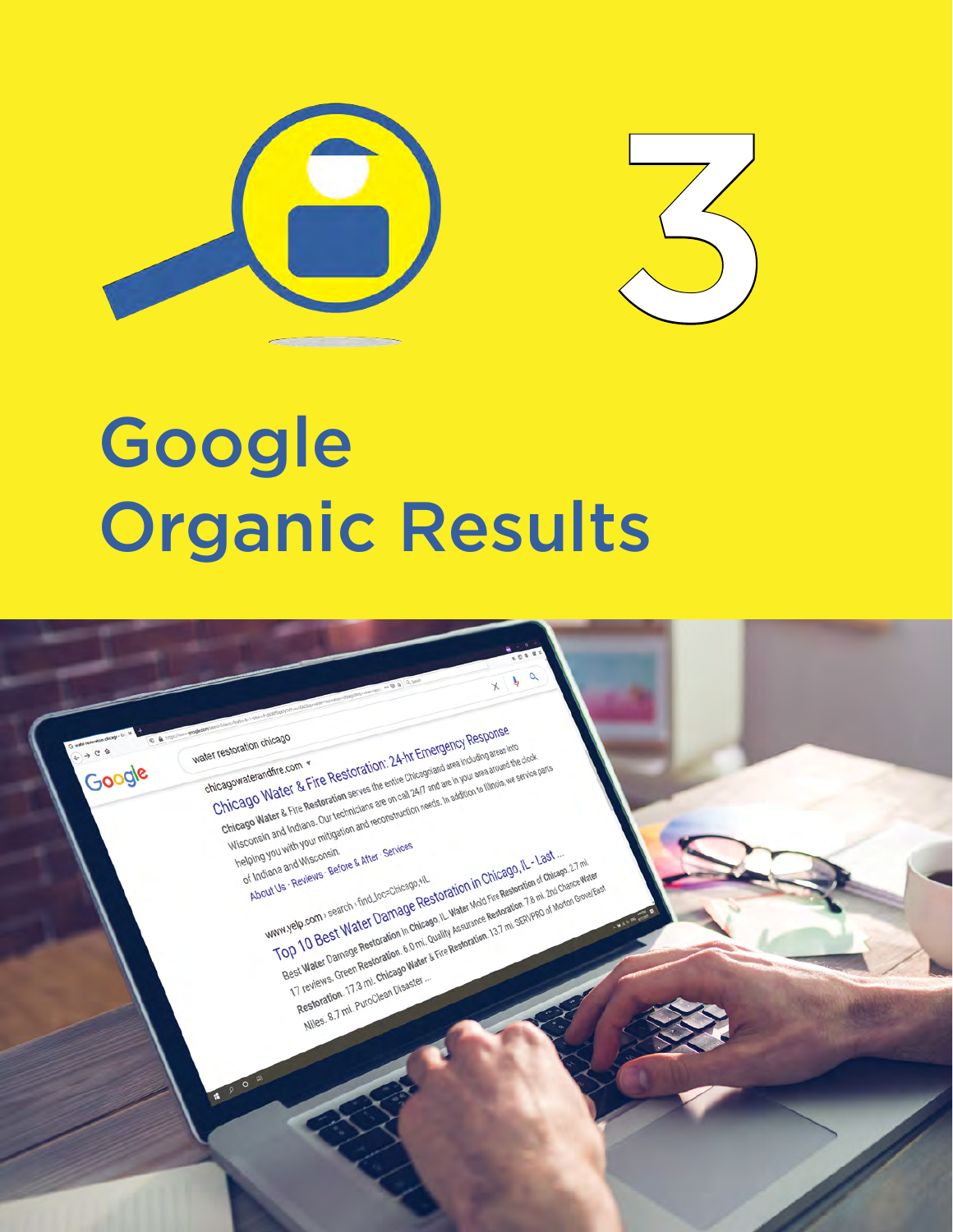# WHAT ARE GOOGLE ORGANIC RESULTS?

To put it simply, the organic results are the free website listings that Google<br>decides are the most reputable results for a certain search. Organic results are a free way for your website to be found by potential customers. Websites that are found on the first page of Google use Search Engine Optimization (SEO) strategies to get there. SEO is a marketing strategy used to improve the chances to rank your website in the top organic search results. Because you are competing against everyone with a website, you will be faced with some strong competition. Without having experience in this field, ranking your website on Google's first page can be time-consuming and complex.

# Google Organic Results - Top Pros and Cons

#### Pros:

- Most trusted by consumers
- Companies ranking on Google's first page dominate the market
- Brings long-term success

#### Cons:

- Strong competition and time consuming to achieve good rankings
- Cannot be turned OFF and ON easily (like Google Ads)
- Experience in SEO needed to stay on top of all Google updates

# Who Should Use Google Organic Results?

All businesses who have a website and want to be successful in today's competitive market. Working with a 3rd party is also a great option if a business owner doesn't have experience with digital marketing or simply doesn't have time to learn it. Unless you have experience, it is strongly recommended to use a professional [digital](https://www.proceedinnovative.com/)  [marketing agency](https://www.proceedinnovative.com/) specializing in SEO.

8

#### [Click Here to Learn more about Google Organic Results](https://support.google.com/business/answer/3038177)

#### [Click here to Get Help with Google Organic Results](https://restorationmasterfinder.com/lead-gen/)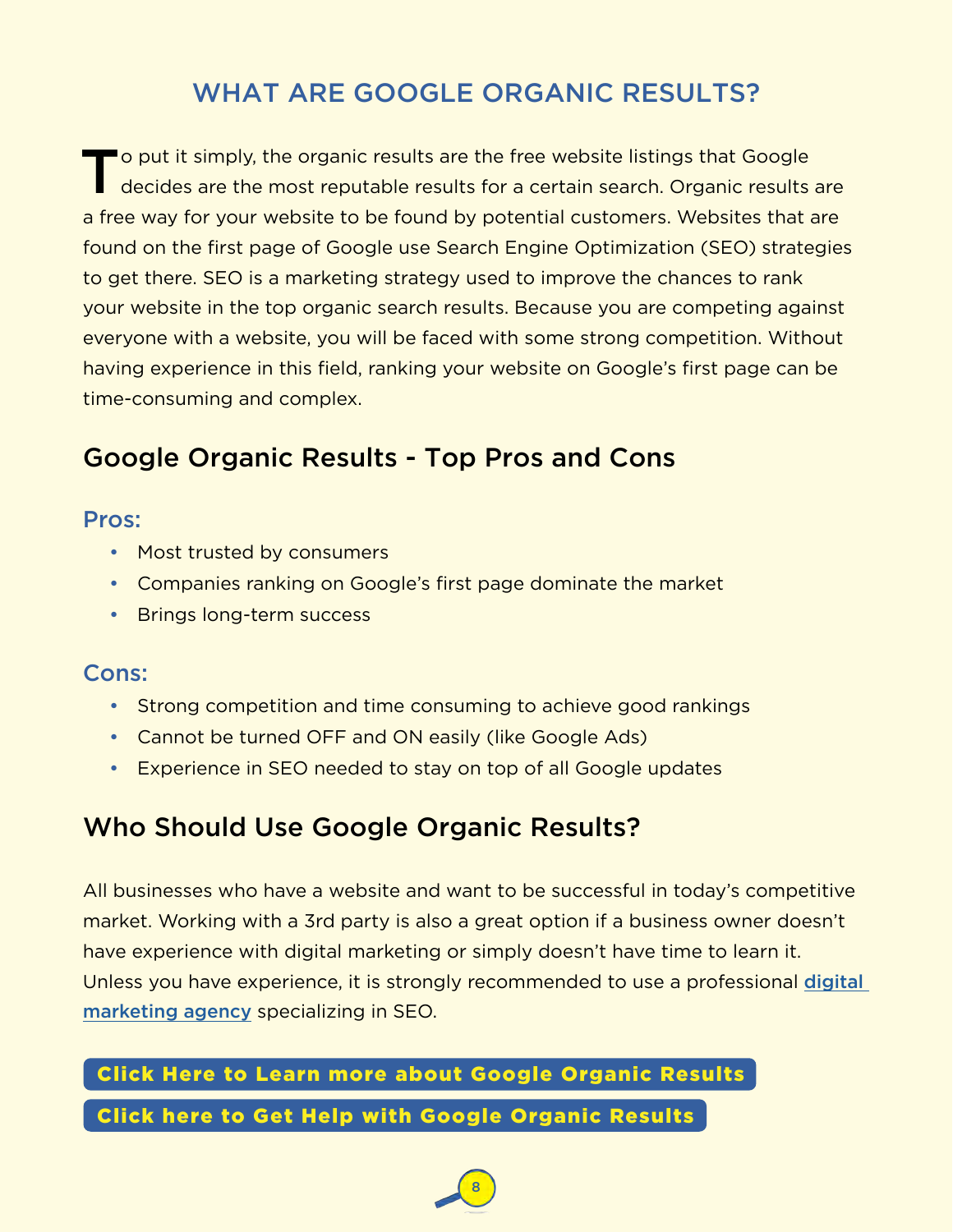

# Google Local Services NEW Ads

4

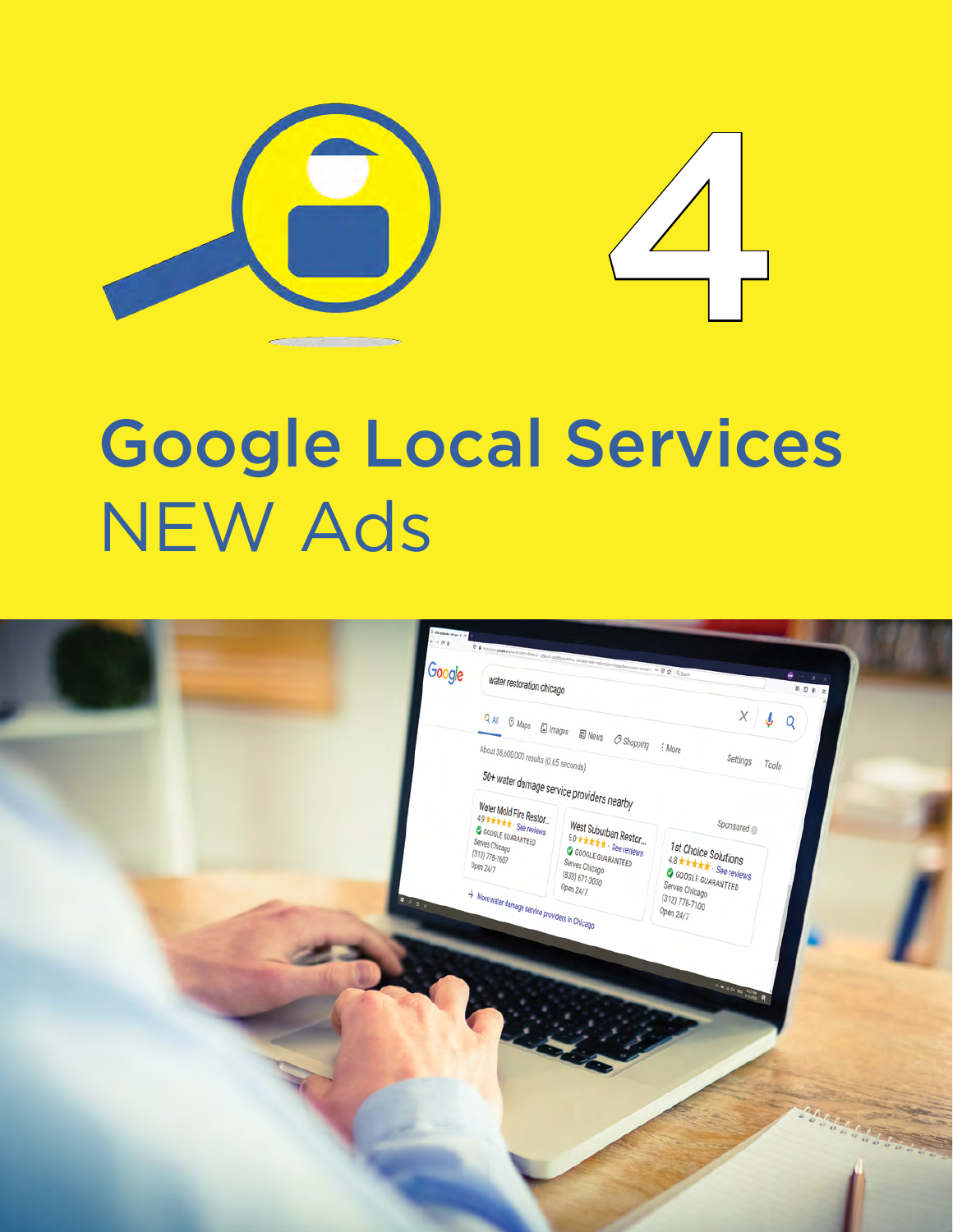# WHAT IS GOOGLE LOCAL SERVICES?

Coogle Local Services ads is a new service that appears at the top of the search results page, even above other paid ads. Their goal is to connect you with customers in your area and only pay when a customer contacts you. However, before you get started, this service requires multiple documents and a lengthy background check. The process to get approved can be strenuous and time consuming.

# Google Local Services - Top Pros and Cons

#### Pros:

- Only pay when a customer calls
- Google screens calls, so you avoid irrelevant dials
- Save time building and testing ads and campaigns

#### Cons:

- Certain industries face an expensive pay-per-call
- Not available in all areas and for all business types
- Certification process is time consuming and requires a variety of documents for verification

## Who Should Use Google Local Services Ads?

Google Local Services works well for local business that are simply looking to payper-call. They require a good reputation, so 5-star reviews are needed for your business.

10

 [Get Started with Google Local Services](https://ads.google.com/local-services-ads/)